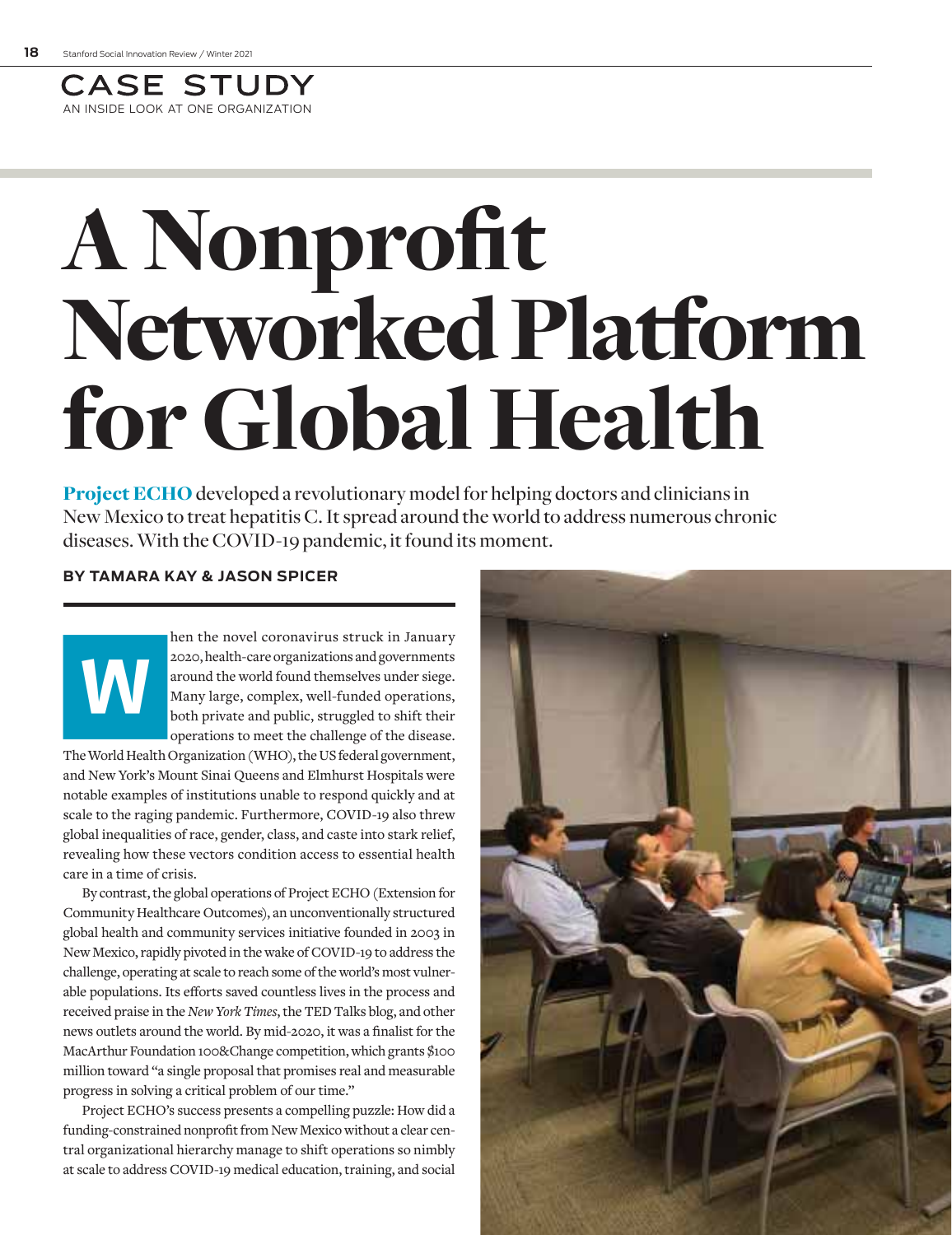*Sanjeev Arora, MD, (second from*  ! *left) and his team at the ECHO Institute participate in a teleECHO clinic about heptatitis C.*

service delivery—particularly in such a heavily regulated industry that also requires highly specialized human-capital investment? And what lessons can others seeking to effect large-scale social change with limited resources draw from ECHO's success?

In our view, the answer lies in its innovative organizational design. When COVID-19 struck, ECHO did not shift its operations on command from a central leader, as might occur in a traditional organizational structure. Instead, ECHO's very model as a diffuse collective of autonomous clinics joined by a mission to disperse best health practices enabled this transformation to happen naturally and fluidly.

#### **TELEMENTORING, NOT TELEMEDICINE**

Sanjeev Arora, MD, the founder and director of Project ECHO, has a quiet, understated charisma. He listens intently and has the ability to make you feel that you are the center of his universe when engaged in a conversation. A problem solver by nature, Arora has a focused, contemplative energy and meditates twice daily. In the early 2000s, the physician had already been working as a liver specialist at the University of New Mexico (UNM) School of Medicine for years but was frustrated by his inability to treat all the patients who needed his care and knowledge. Those with the hepatitis C virus (HCV) had to wait eight months to access his university clinic—and by the time he saw many of them, their conditions had worsened, sometimes terminally.

The memory of one particular case haunts him: A widow and mother of two came to him with advanced liver cancer after being diagnosed with HCV eight years earlier. He asked her why she decided to seek treatment now, so many years later. She replied that her doctor told her that treatment would require her to make at least a dozen trips to Albuquerque over the course of a year and she couldn't afford to take the time off work. She needed that money to feed her family. She therefore did not seek treatment. She died five months later.

"I asked myself: Why did this mother of two children have to die?" Arora recalls. "We had the medicines and the expertise to treat her. But she didn't have the resources to get to us. And no doctor in her community had the knowledge to treat her disease. … That's why I



started Project ECHO."

When Arora created ECHO, less than 5 percent of the more than 35,000 people infected with HCV in New Mexico were being treated at all. And he was the only doctor treating them. In 2003, he began to focus on solving the problem, and from the beginning he wanted to solve it at scale. "I started thinking, how do I really take my talent, treating patients, and help a massive number of them?" he says. Because New Mexico is a poor state, he also had to solve the problem with fewer resources. But he believed no one should be denied access to health care due to poverty, race, physical distance, or any other such obstacle.

Arora devised a radical approach to solve this problem by virtually mentoring and training clinicians in remote areas to treat and manage complex health conditions. He traveled across the state with a nurse, Chris Oesterbo, to search for what they called "ECHO champions" primary care clinicians who were interested in establishing centers of excellence for HCV care in their areas. Those who signed on would join Arora, Oesterbo, and an interdisciplinary team as part of a live remote telementoring session called a "teleECHO clinic" every week to learn how to treat patients with HCV. These clinicians received no additional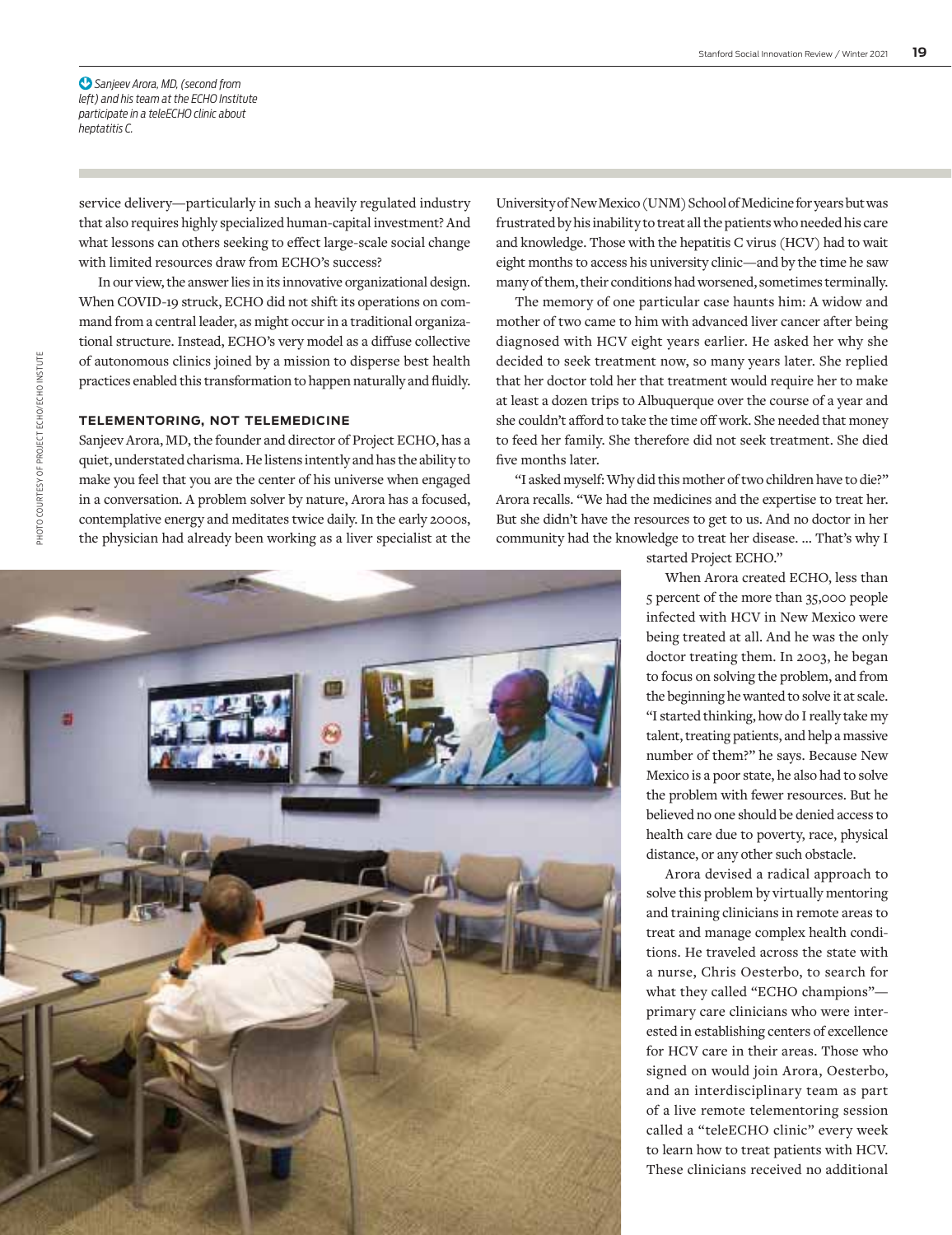**TAMARA KAY** is associate professor of global affairs and sociology in the Keough School of Global Affairs at the University of Notre Dame.

**JASON SPICER** is assistant professor of geography and planning at the University of Toronto.

compensation to participate, and many donated their time, as Arora and Oesterbo did.

The patients they served desperately needed specialty medical care. Lack of access, particularly among poor and minority populations, remains a persistent problem around the world, even in countries with national health-care systems. The approaches of emerging telemedicine and for-profit medical education companies had not solved the access problem, likely because they did not see profits in such specialized training, let alone grants or public funding. Furthermore, traditional telemedicine, built on a model of linear growth by which one doctor advises another about a particular patient, is difficult to scale. Arora wanted exponential growth: a way to spread specialty medical knowledge with a multiplier effect at scale. He envisioned ECHO as a model of tele*mentoring* by which each team of specialists, or "hubs" (usually at academic medical centers), could mentor large numbers of clinicians, or "spokes," who could treat increasing numbers of patients.

Arora's telementoring model is based on four principles. First, it employs teleconferencing technology to bring scattered members of a team together remotely. This allows many clinicians to be trained at once in real time.

Second, it uses case-based learning by holding discussions of the cases of real (but anonymized) patients. This model follows the training of medical students, who manage complex patient cases under the supervision of medical school faculty. During each teleECHO session, at least one real case—brought to the group by a spoke clinician participant—is discussed and analyzed. The episode provides a concrete opportunity for the group to examine a real treatment question, to pool their knowledge and resources, and to collectively formulate a plan based on best prac-

tices. The case is a critical learning tool; it allows different options to be weighed, poor options to be discarded, and decision pathways to be revealed.

Third, ECHO promotes best practices, by prioritizing the dissemination of the latest evidence-based approaches. And fourth, it monitors outcomes by collecting data and engaging in evaluative research. Specialized ECHO software applications allow clinicians to upload data that can be aggregated, analyzed, and shared. Data is stored in Albuquerque but freely accessible to partners, and ECHO is currently working on building a more robust data system to allow even more sharing worldwide. "Through this model of guided practice, I became an expert," Arora says. "And we did the same by mentoring our rural clinicians."

Together, these features foster a community of practice in which everyone teaches and learns improved methods, thereby spreading and "demonopolizing" specialized medical knowledge, sharing it with clinicians who would otherwise not have access to it because they were not trained as liver specialists, did not have access to a research hospital, and would therefore not be able to treat and help patients with complex conditions in remote areas. ECHO therefore turned the traditional medical model on its head: Instead of moving patients to urban and university medical centers for treatment, it moved medical knowledge to patients in rural and remote areas.

As the first cohort of clinicians across New Mexico gained more knowledge and began to treat HCV patients in their areas, Arora's patient waiting list steadily decreased. A year into the new project, it was just two weeks long. Many patients at risk of chronic and fatal liver disease because their HCV had not received timely treatment were now cured. A 2011 study published in the *New England Journal of Medicine* (NEJM) by Arora and his team documented the fact that primary care clinicians who had participated in the teleECHO clinic for one year achieved the same cure rates as doctors based at UNM Hospital. Data also affirmed that the ECHO model created new access to specialty care for patients who were underserved, such as African Americans, Latinos, and Native Americans. Patients trusted local clinicians who were able to provide culturally appro-

## ECHO is highly decentralized and organized as a network of partners around the world, who have minimum obligations to each other.

priate care in their native languages; and local treatment reduced the economic and psychological stresses experienced by patients, who did not have to travel long distances for care.

"They get better care and there is better adherence to the treatment," Arora says. "They trust their own doctors."

#### **THE ORGANIZATION AS MOVEMENT**

None of ECHO's four telementoring principles, taken individually or together, are particularly unusual. Its organizational model, on the other hand, sets it apart. Arora could have set up a traditional nonprofit or for-profit organization that owned all the intellectual property and managed the operations centrally. But he did not do that. Instead, he made giving away ECHO's intellectual property free to its partners its core goal and mission, and shaped its organizational model accordingly.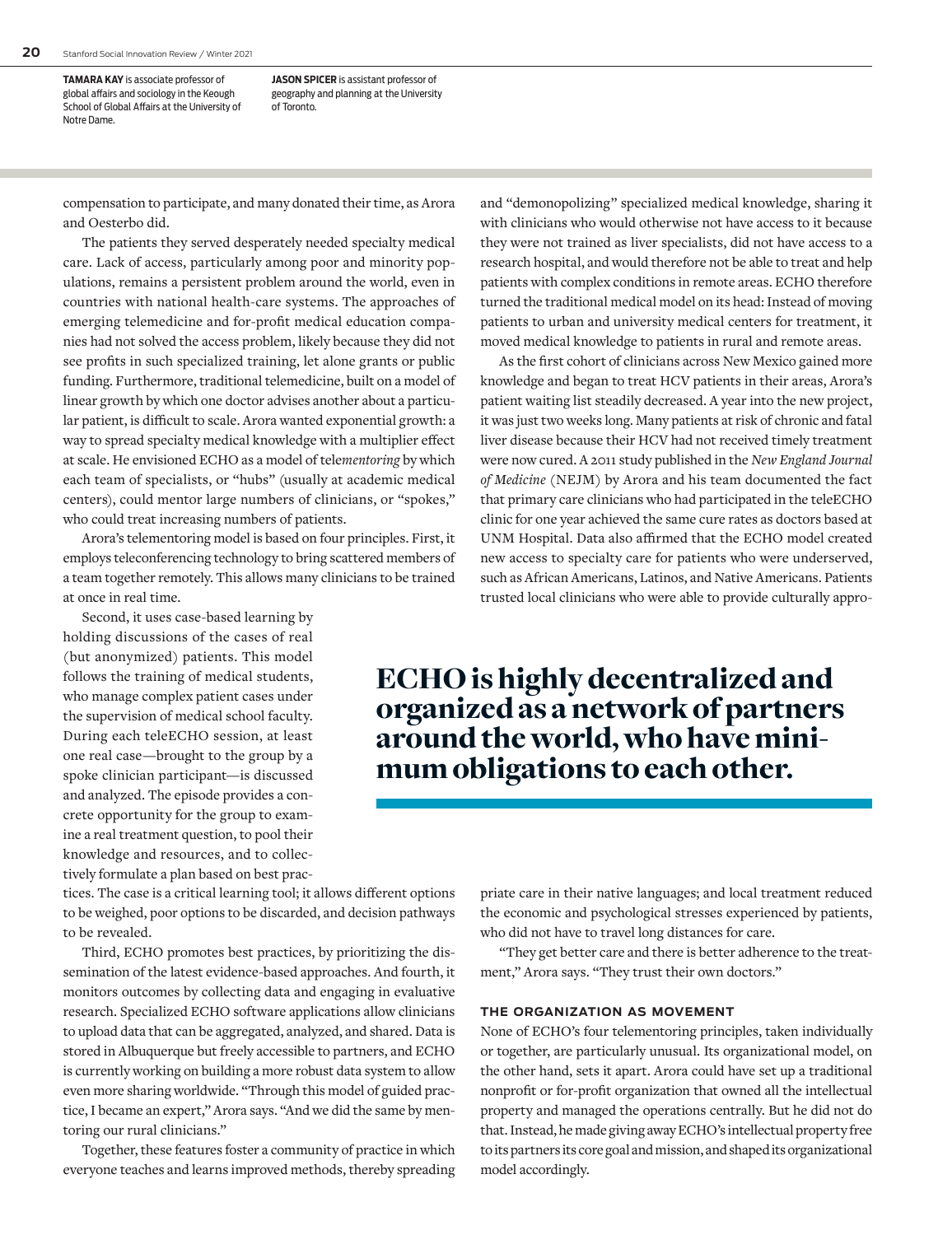*Arora, a liver specialist, launched*  !*Project ECHO to improve treatment for hepatitis C across New Mexico. The ECHO model now addresses numerous diseases worldwide.*

"I had to be very clear that nobody could interfere with the idea of giving it away for free to everybody, because I wanted to reach the poorest people in the world and the people who care for them," Arora says.

What kind of organizational model can support this goal? Not a traditional nonprofit or a government-linked, publicprivate partnership, Arora believes. "Forprofit organizations in general have the ability to scale, but they don't really have the ability often to build equity—poor people often get disenfranchised," he says. "I had a very hard time finding any not-for-profits that had scaled globally and helped a billion people because they have a competing interest, which is sustainability. Because they are not sharing their intellectual property for free to peo-

Project ECHO's headquarters, for instance, the nonprofit ECHO Institute, is the functional equivalent of an academic department, housed in the UNM School of Medicine in Albuquerque with approximately 115 employees. It is also a hub for a local network of spoke partners, which consist of dozens of clinics spread around the state of New Mexico. Although UNM hosts the ECHO Institute, Arora and his estate maintain copyrights and intellectual property rights that prevent UNM from franchising or selling the IP in perpetuity. It therefore operates in a symbiotic relationship with UNM; both work synergistically toward the same goal of advancing medical and health care in the state of

ple in the world, the overall impact of their innovations is minuscule."

Instead of replicating existing organizational templates, Arora created a new scaling model for his telementoring project based on the structure of a social movement. "What really has scaled globally? Movements scale globally," Arora says. "Why? Because I'm not putting my own interests and mixing it up with the interests of the movement."

This movement-like organizational model features two highly unusual components. First, it fuses elements of three different organizational structures into ECHO's institutional design. In other academic work we are currently writing about ECHO, we refer to this new model as a *nonprofit networked platform*, which fuses elements of the traditional nonprofit, the for-profit "platform firm" (like Airbnb), and peer-to-peer production networks (like Wikipedia).

The second odd element is that the hub and spoke clinics in the network—which collectively form the platform—are never "just" ECHO clinics and nothing else. The clinics are always embedded in a local organization. Effectively, each ECHO location is what we call an *organizational symbiont*, one of two organizations living in symbiosis. ECHO clinics are always symbionts of some larger organization, typically a university, a hospital, a medical center, or some other type of organization, or even a for-profit or nonprofit clinic. ECHO refers to these organizations as "partners." They serve as the "host" organization for each ECHO clinic, be it a hub or a spoke. Such symbiotic relationships enable ECHO to operate as a network in a heavily regulated industry that requires advanced and expensive human capital. Each clinic exploits the regulatory power and resources of its symbiotic host, and in return, it advances the achievement of the mission and goals of those hosts.

New Mexico and worldwide. The ECHO Institute is not a headquarters in the traditional sense of the word. ECHO is highly decentralized and organized as a network of partners around the world,

who have minimal legal and governance ties to one another and no financial ties to the headquarters. Partners sign an agreement with the ECHO Institute in New Mexico, committing them to faithfully adhere to the ECHO model and not to sell or franchise it. ECHO and its partners have no financial obligations to each other. ECHO does not charge to join, operate, or sustain teleECHO clinics that partners create. Partners must fund and cover the costs of their teleECHO clinics (through their home institutions, grants, government funding, philanthropies, etc.).

Costs vary but usually at a minimum include clinicians' time, an IT specialist to handle technology, an administrator to organize and manage clinics, and computer equipment and internet access. The at-cost amount to start a new ECHO is upwards of \$250,000. ECHO gives away its intellectual property for free to partners, including training materials, operating documents, access to teleconferencing, and other technology (including a free Zoom license). It also provides free training and support, access to research, formal networks for partners to collaborate with each other, information about funding and grants, and opportunities to network and engage in research with other partners around the world.

Critically, the ECHO Institute does not set the agenda for its own spokes or for other hubs and their spokes. And hub partners are free to modify the ECHO content to address the needs of their local context (e.g., choose a disease to manage that ECHO has not addressed before or add a new type of team member such as a nutritionist). As it is, the ECHO model serves most clinics well and does not need to be completely transformed for a local audience.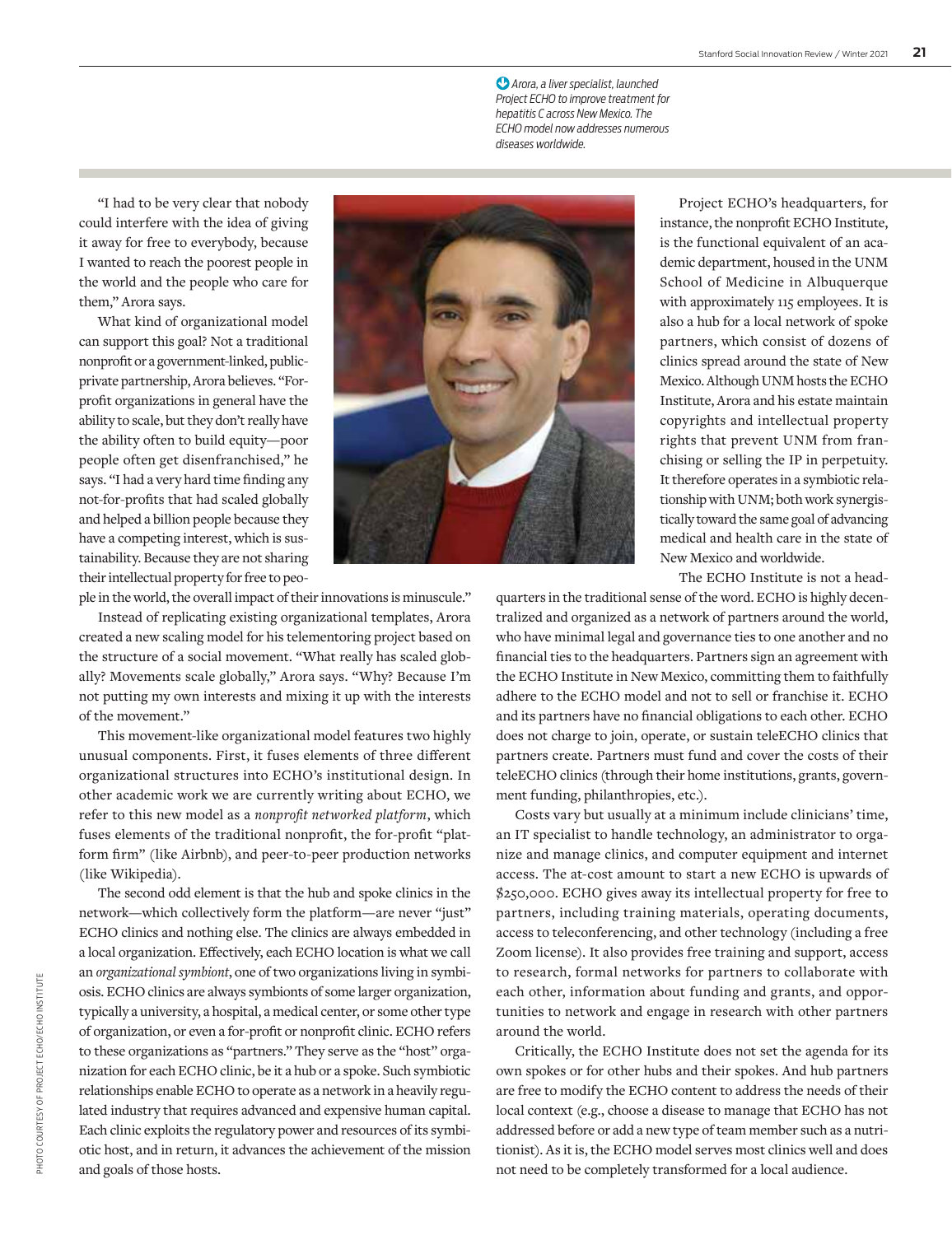The creation of a new teleECHO clinic is also locally autonomous: It usually does not involve the participation and feedback of ECHO Institute staff. Adopters in a hub, the knowledge suppliers, need to identify and coordinate with local spokes—clinics that have a demand for their knowledge. But replicating the ECHO model does not require the "main" ECHO Institute and its partners to create local teleECHO clinics together with other hubs around the world. It merely requires individual adopters in each localized platform—hubs and the spokes they recruit—to replicate the model as they see fit for their context.

The primary challenge in situating ECHO, then, is to expose potential partners to the model, teach them how it works and how to use it, and build alliances and networks that support the partners' ability to establish their own individual ECHO clinics. The four core principles of the ECHO model may seem straightforward and easy for partners to replicate, but they are not in practice. Training clinicians and professionals remotely is not like some of the most well-known virtually enabled, peer-to-peer activities, such as contributing to Wikipedia, where the work can occur in isolation in fully distributed, decentralized, and virtual networks. Creating, running, and sustaining successful teleECHO clinics is nuanced and complicated. In addition to funding, it requires creating and training a clinic team, running clinic sessions, collecting data, and practice.

Project ECHO staff recognized this need early on and created on-site orientation and immersion trainings each month in its Albuquerque, New Mexico, offices for potential partners. COVID-19 has moved these sessions online. During these sessions, partners observe and then discuss teleECHO clinics in real time, participate in mock clinics, engage in roleplays, and receive extensive feedback. They also learn how to develop curricula and case presentations; master various technologies; and meet with ECHO specialists to discuss a broad range of issues, including funding and grant writing, measuring outcomes, working with governments, and recruiting participants, among many others.

#### **ECHO RESPONDS TO COVID-19**

The COVID-19 pandemic has offered an excellent stress test of Project ECHO's model. When the virus struck, the organization had already grown far beyond New Mexico and the United States. The 2011 *NEJM* publication on ECHO's effectiveness had sparked enormous interest among clinicians in the United States and around the world, who subsequently adopted and adapted the ECHO model to address more than 70 different complex health issues, from chronic pain and diabetes to autism, palliative care, and opioid-use disorder treatment. The ECHO model had also begun to spread beyond medical care to deal more broadly with public and mental health, education, policing, community development, and other social services for economically and socially vulnerable populations. By early 2020, ECHO had more than 800 clinics and programs from Montevideo to Mumbai, and had trained more than 90,000 practitioners in nearly 40 countries using 320 ECHO hubs and thousands of community clinics and clinician spokes.

The crisis would demand a daunting amount of complex information and knowledge to be shared around the world to guide effective medical and health practice. But ECHO had a 17-year track record of effectively and efficiently disseminating complex knowledge through guided practice via a decentralized, virtual, global network, using their flexible organizational model to scale quickly. When COVID-19 emerged, Arora and his team therefore felt they were well positioned to deal with the crisis. The pandemic required not just medical and protective equipment but systems of knowledge that could spread as fast, if not faster, than the virus.

"We immediately realized that this is a new game for the world," Arora says. "And this is a dynamically complex problem, and complexity arises in all phases as you amplify the public health response. So we anticipated very early on that this would be a rapidly changing game. And there really wasn't any other easy way to communicate this information to the last mile." Arora and his team were not deterred, though, because they had a presence in 158 countries and a platform that more than a hundred thousand learners were already using, many at academic hubs that had tremendous expertise and resources.

Given ECHO's flexible organizational design, in which each local hub and its spokes can choose to focus on very different issues, how did ECHO clinics around the world coordinate and decide to shift operations toward COVID-19 response? Therein lies the strength of the model: The same flexibility that enables local specialization also enables ECHO clinics to pivot collectively to meet a specific global challenge, should they so choose. This flexibility also allowed the ECHO Institute in New Mexico to temporarily rescale its own operations, working through its existing global networks, to directly reach its global audience.

Operations at the ECHO Institute in New Mexico rapidly converted a significant number of clinics to deal with COVID-19-specific trainings, delivering a wide range of COVID-19-related specialized medical, health, and community welfare services, from urban hubs to remote locations. "The interest was absolutely mind-boggling," Arora recalls. "Every time we opened a COVID-19 session, a thousand people would join."

Project ECHO's relationships with national and state governments also enabled them to scale quickly and to work at multiple spatial scales at once, pursuing local, national, and transnational initiatives simultaneously. "Governments came to us, which was the biggest mover," Arora says about the huge numbers attending their COVID-19 sessions. "India alone has trained 320,000 learners on COVID-19." Governments were already partnering with ECHO on tuberculosis (TB), HIV, mental health, and HCV, so the transition to coronavirus was smooth.

By April 2020, the ECHO Institute had stopped all non-COVID-19 programs and transitioned quickly to creating new COVID-19 clinics or embedding COVID-19-related training—from personal protective equipment (PPE) use and mitigating transmission of the virus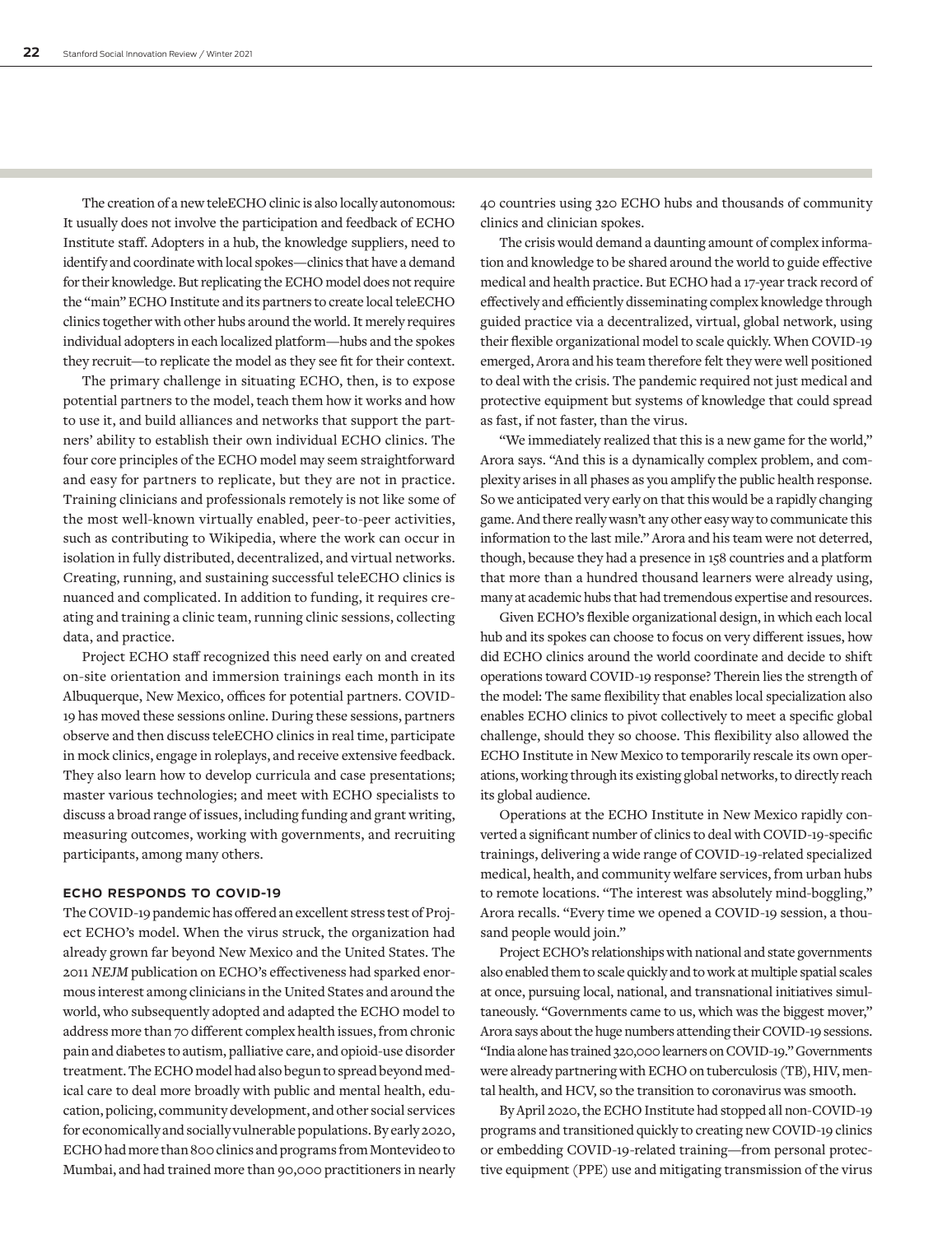to emerging treatments—into existing ones. ECHO hubs across the United States also pivoted to deal with the crisis, including partners in at least 33 states. ECHO host organizations and the US federal government desperately needed information about COVID-19, and the ECHO model delivered it quickly and efficiently.

The ECHO Institute also worked with the Office of the US Assistant Secretary for Preparedness and Response (ASPR) at the Department of Health and Human Services (HHS) to launch COVID-19 Clinical Rounds, a peer-to-peer learning platform for frontline clinicians in the United States and globally. Each week, 400 to 1,700 clinicians log in and navigate the unknowns of COVID-19 together.

The ECHO Institute in New Mexico did not lead international efforts, but it did not need to. ECHO's autonomous partners around the world rapidly and voluntarily shifted their operations, in ways that matched their local context and within very different existing ECHO networks, which had been operating at different

## But flexibility comes with a cost: If partners can ignore one principle, what else can they ignore? Will ECHO lose its distinctive identity?

geographical scales to address varied conditions. In Southeast Asia, Vietnamese doctors moved quickly in early 2020 to focus on advance preparations and training for COVID-19 as they realized the disease was already likely taking hold, given their geographic proximity to the origin in China's Hubei province. Vietnam's National Lung Hospital, which had been running the TB ECHO for five years, leveraged their system to connect all the lung hospitals for COVID-19 pulmonary disease. And the National Children's Hospital used their ECHO platform to train 12,000 health-care workers in Vietnam. They immediately saw the opportunity to exploit videoconferencing to meet the scale of need. Soon they went from training 100 people in a room to training 10,000 people across hundreds of institutions. "They were donning and doffing PPE to train people how to do it," says Bruce Struminger, MD, the ECHO Institute's senior associate director and one of its leads for international partnerships. "I mean, they were taking advantage of the visual aspect of videoconferencing."

At the same time, organizers of the US-Mexico binational TB ECHO clinic with Mexico's National Institute of Respiratory Diseases in Mexico City decided to focus on COVID-19 with the help of experts from the US Centers for Disease Control and Prevention's (CDC) COVID-19 International Task Force. They opened it to participants around the world, and more than 1,000 clinicians from 30 countries participated.

In Latin America, the TB clinics were not the only ones to shift to COVID-19; HIV ECHO clinics did as well. Diana Forno, MD, of the CDC's Central America Regional Office, and her colleague Janell Wright led a regional program in Central America supported by the President's Emergency Plan for AIDS Relief (PEPFAR). Leveraging their TB and HIV ECHO programs, they developed a COVID-19 ECHO program that engages participants from 20 countries in Central and South America. But the COVID-19 lockdown prevented the two doctors from performing site visits or providing on-site technical assistance. Because many health-care workers on HIV sites were starting to work on COVID-19, they decided to start using the HIV ECHO telementoring programs to provide information on COVID-

> 19 to the HIV sites' staffs. They then decided to create a new ECHO clinic, specifically for COVID-19, and to expand it to all health-care workers responding to the pandemic. "Since we already had the infrastructure and knowledge of ECHO, we could launch a regional COVID-19 ECHO within a week," Forno says.

> In Africa, where the pandemic hit later, many countries initiated quarantine orders, which made it even more difficult for patients to receive specialty care. Leonard Bikinesi, a physician and chief clinical mentor for HIV for the Namibian Ministry of Health and Social Services, had been running HIV ECHO clinics

since 2015 and assisting other African countries in building their own ECHO clinics. He realized that his team could use ECHO to deal with COVID-19 and started a series of trainings to help health-care workers with background information on COVID-19 and the populations most affected, as well as up-to-date knowledge on effective treatments. "We also looked at the infection prevention control measures that we could put in place to protect ourselves as health-care workers, and to protect our patients, especially the vulnerable patients," Bikinesi says.

Bikinesi views the ECHO model as particularly well suited to rapid transitions, because it is easy to implement, its partnership documents are flexible, and it respects the autonomy of local partners. "When we expanded from HIV to other subject areas, we never asked the ECHO Institute, and they never came to us and said, 'You can use it for TB,'" he says. "It was more of us telling or updating them that now we are using the model for TB, we are using it for HIV drug resistance now, and we will also be using it for COVID now."

Together, these organizational features enable him and his colleagues to use ECHO generally to respond to the particular healthcare delivery challenges of the region. "There are not a lot of specialists in African countries," Bikinesi says. "And those that exist are not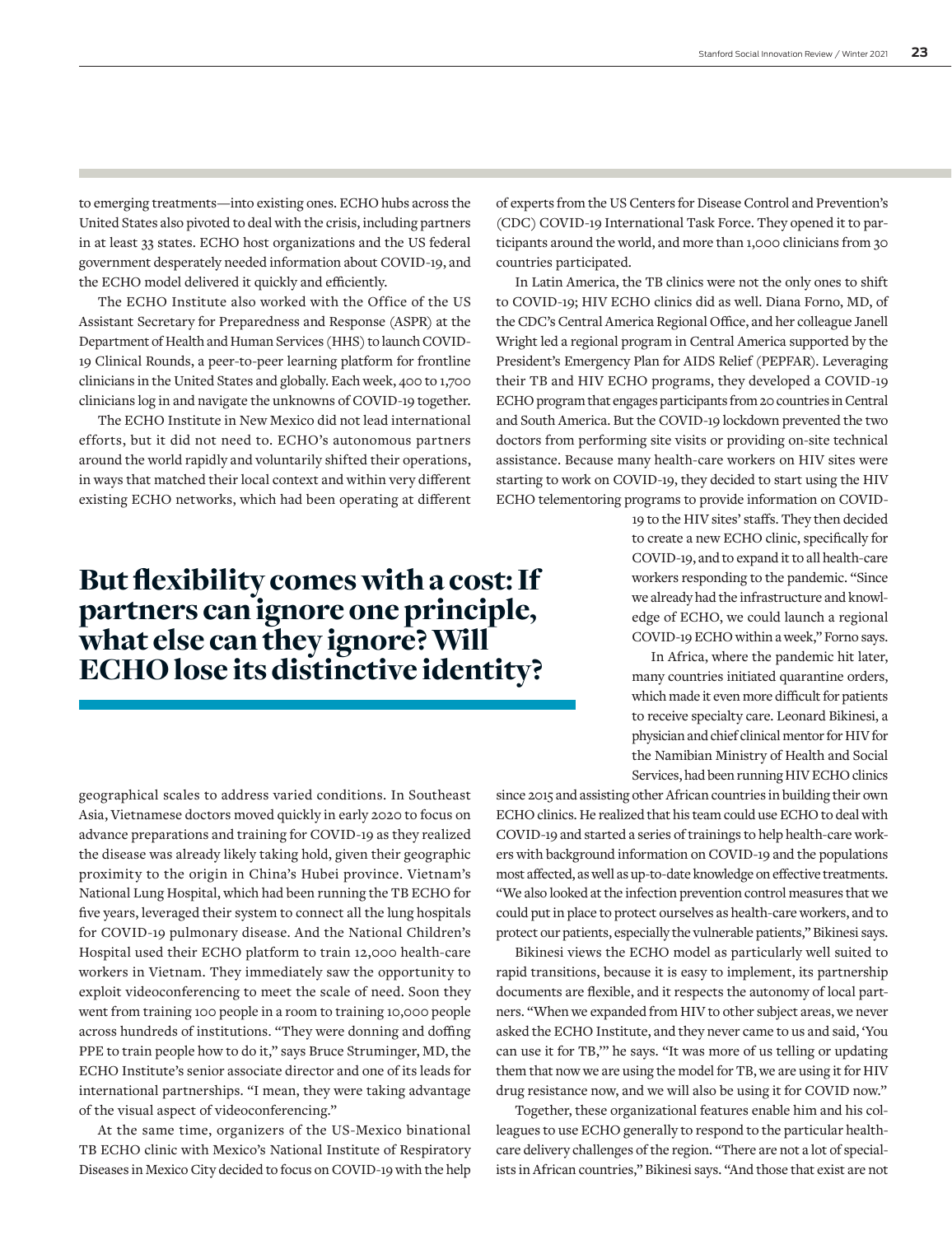*Sree Devi Merum, MD, addresses two*  !*rural community health workers in Lepakshi, India, who, through an ECHO program, learned to screen women for cervical cancer.*

evenly distributed across all the government and facilities. We have these challenges, and the model really addresses these challenges."

On a pan-African basis, the ECHO Institute is also working with WHO to conduct an integrated disease surveillance and response training for 13,000 district- and regional-level health workers, who are responsible for reporting surveillance data about infectious disease. The two organizations plan to create 47 Integrated Disease Surveillance and Response ECHOs, one in every country in the WHO's Africa Region. From the ECHO Institute in New Mexico, experts in each country will be trained to run ECHO clinics, who will in turn form their own community of practice. To accomplish this, each week, the ECHO Institute and WHO will run an interactive webinar on a given topic in three languages, with thousands of participants across countries. Then, in-country WHO and national ministry of health experts will run country-specific ECHO clinics in the 47 WHO member states, allowing for local adaptation.

The program promises an appropriately flexible response to COVID-19 that adjusts to differences in local contexts in different countries. The limberness of this multiscalar model represents an advance over other existing continent-wide approaches. "[The ECHOs] can focus on the country context, what's going on in their country," says Struminger, who liaises between the ECHO Institute and the African ECHOs. "I mean, that's the problem with the big continental programs. They allow certain messages to be harmonized. But then, how those get implemented in each country has to be tailored and customized."

one billion lives by 2025, ECHO's leaders had felt the best strategy was to offer "carrots" rather than to use "sticks," as they put it. This policy generally was effective, until COVID-19.

Under the stresses of the pandemic, many partners eschewed the use of cases. They wanted to use the model quickly to spread new information and knowledge around the world about the virus, its spread, new and emerging risk factors, treatment, testing, containment, hospital safety, and research, among many other issues. Soon, the majority of new and preexisting teleECHO clinics focusing on COVID-19 were not using cases at all.

ECHO's leadership team in New Mexico decided that meeting the mass needs presented by the pandemic far outweighed the importance of fidelity to the model, and programs moved forward to help disseminate knowledge swiftly across networks of medical professionals; government officials at federal, state, and local levels; and policy makers. "I made a very clear decision," Struminger recalls. "If I thought what we were doing was helpful, I wasn't going to be the ECHO police and say, if a partner wants to conduct 'experience from the field' presentations, which aren't exactly cases, we're not going to say, 'Well, we can't help you right now.' We're going to help you. But hopefully, while we're helping you, we're going to introduce you to this idea of case-based learning."

For partners such as Bikinesi in Namibia, this flexibility and autonomy makes ECHO attractive and useful: "The model is casebased. But in some instances we have found ourselves using it for

**THE CHALLENGES OF COVID-19 AND BEYOND**

Although the COVID-19 response has highlighted many of Project ECHO's strengths, it has also exposed some weaknesses. Two such flaws are particularly noteworthy, because they concern its organizational model. First, ECHO has struggled to secure fidelity to its principles: COVID-19 has compelled ECHO to compromise on a strict adherence to a case-based approach. ECHO has always encouraged partners to abide by the model, but given its decentralized structure, it has not mandated or enforced sanctions for violators, nor has it even monitored for compliance. In order to scale and innovate quickly and meet its ambitious goal of reaching